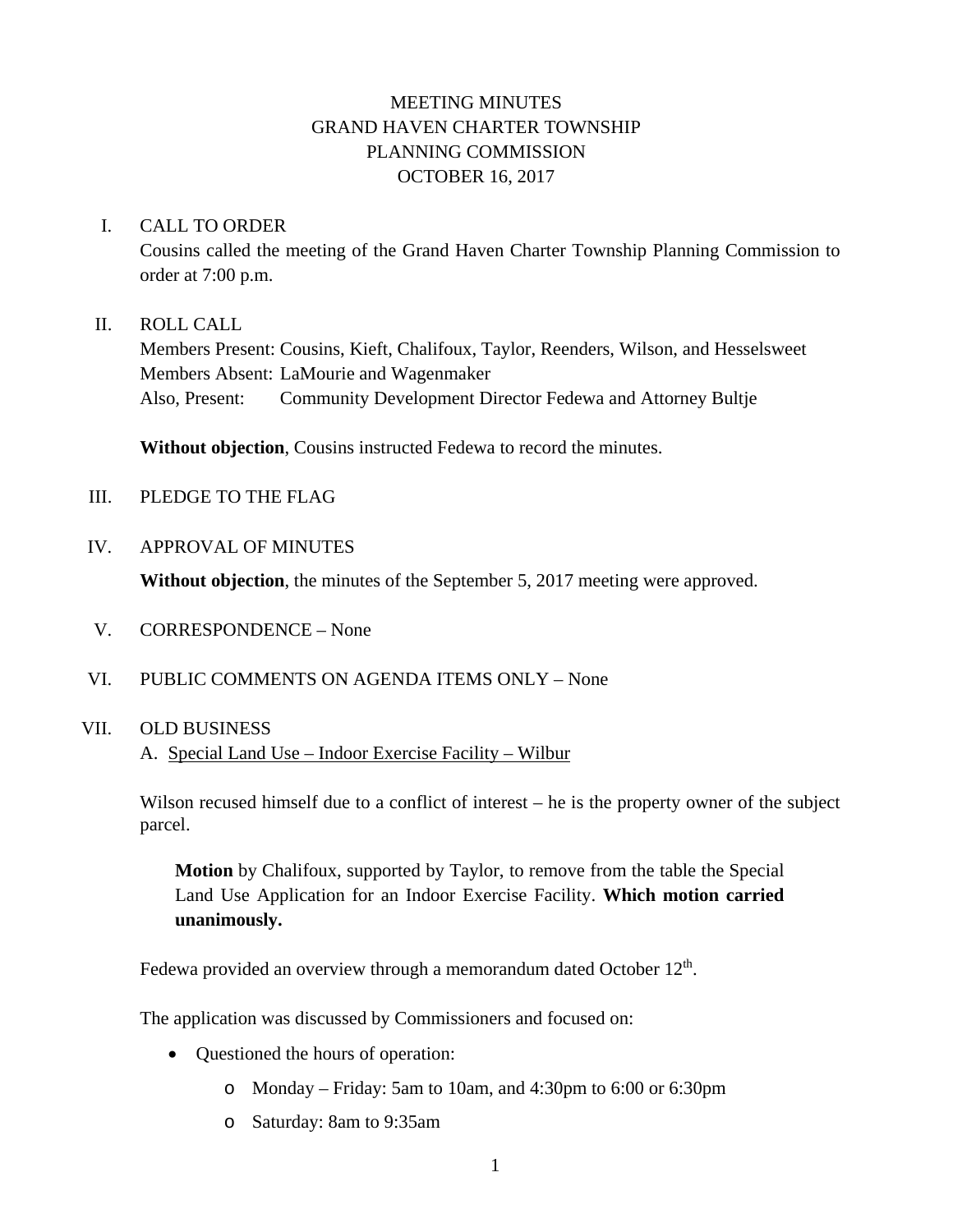- o Sunday: Closed
- Some Commissioners believe the eastern driveway needs to be closed. Others believe it functions well as-is, and with the quick time frame between exercise classes it will funnel traffic in, and out, better.
- At the request of the Commission, Fedewa read Section 19.07.17.L. This Section indicates that only one access point is permitted, but an additional driveway can be permitted by the Planning Commission if a traffic study demonstrates the additional driveway will not create negative impacts on through traffic flow.
	- o No such traffic study was provided by the applicant, which ties the hands of the Commission.

The applicants' representative, property owner Wilson, requested the Commission table the application to provide him an opportunity to discuss the matter with his client.

> **Motion** by Taylor, supported by Reenders, to **table** the Special Land Use application, and direct the applicant to make the following revisions:

*1. Pursuant to Section 19.07.17.L provide a traffic study to justify the second driveway entrance, or revise the site plan to show that one entrance will be closed.*

Wilson rejoined the Planning Commission.

### VIII. NEW BUSINESS

### A. Pre-Application Presentation – Motor Vehicle Repair Garage – Z Tire

Fedewa provided an overview through a memorandum dated October  $12<sup>th</sup>$ .

Potential applicant, and owner of Z-Tire, John Helder; the property owner Dale Reenders of RRR Associates LLC; and the architect, Denny Dryer; were present and available to answer questions:

- The property owner would retain ownership of the parcel, construct the building, build to suite, and lease to Z Tire.
- Helder needs to relocate his business due to the impending redevelopment of his current location.
- Motor Vehicle Repair Garage is a Special Land Use in the industrial zoning district, which requires a 30' setback. That setback on the proposed property would preclude the construction of another building.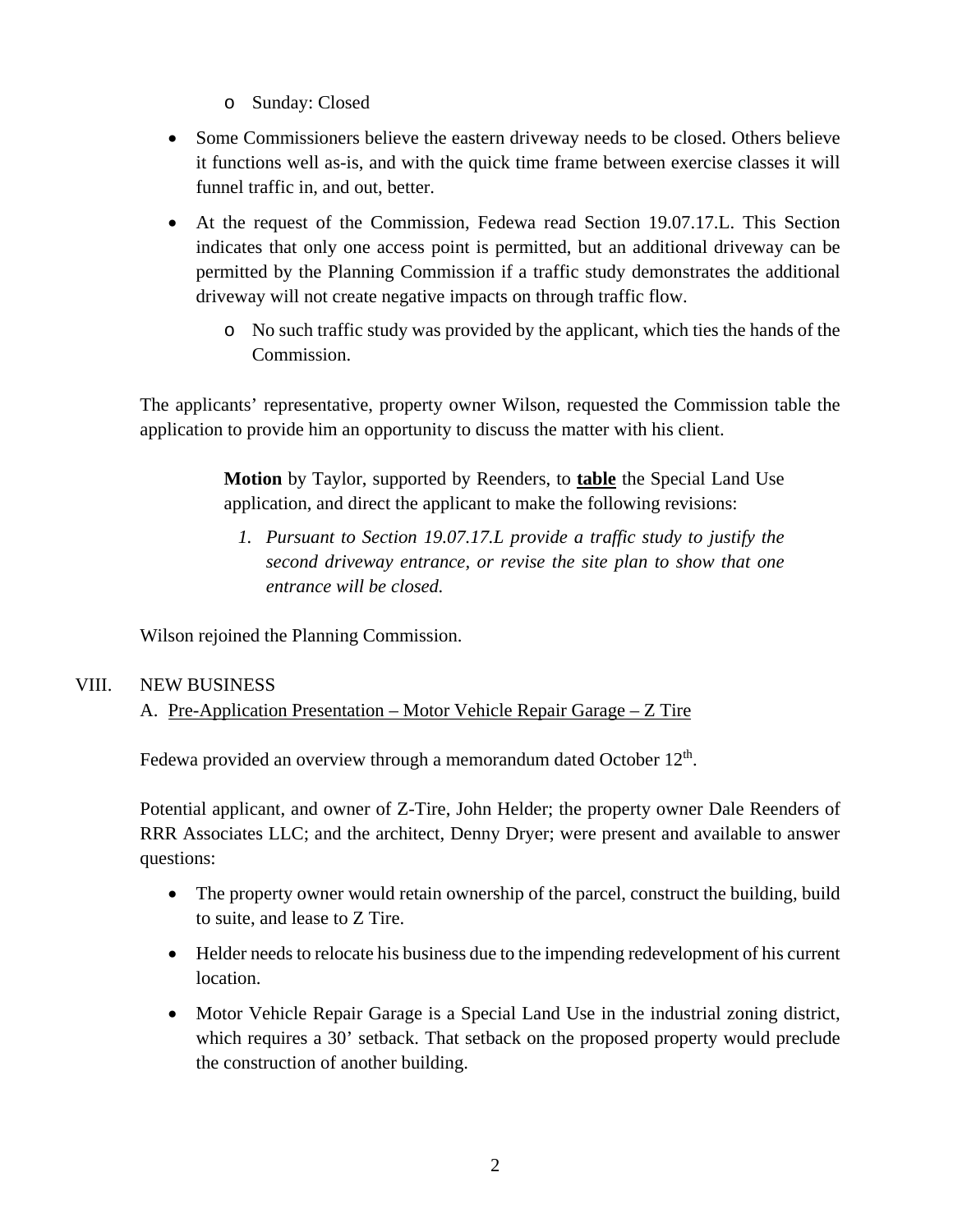- Requesting the Commission consider amending the Special Land Use standards to reduce the 30' side yard setback requirement, especially considering the setback for a permitted use is only 5'.
- It is expected that at least one wall must be a 1-hour fire rated wall under the building code due to the proximity to lot lines and adjacent buildings.
- Regarding parking—customers and employees need places to park, and if a customer is leaving the car overnight waiting for parts to be delivered.
	- o Knowing about the impending move, Helder has monitored his daily traffic and found that on average there are 30 vehicles visiting the property each day.
- Architect Dryer indicated the site would handle the disposal of stormwater, but still needed to discuss the project with the Ottawa County Water Resources Commissioner.
- Architect Dryer indicated the rolled curb was shown to stay consistent with the existing curb on the site.
- Architect Dryer explained the building code classifies this business in the F-1 use group, which is in the factory family of use groups. Since the building code classifies this use as factory, he requests the Township consider classifying a Motor Vehicle Repair Garage as an industrial use.

The potential application was discussed by Commissioners and focused on:

- Inquired about the ownership interest of the parties.
- Commission reviewed the setback requirements for surrounding communities.
	- o Grand Haven Township has the widest side yard setback of 30'.
	- o 4 other communities ranged from a 0' side yard setback to 25'.
		- The median setback being 10'.
		- $\blacksquare$  The average setback being 12.5'.
	- o Most of the other 4 communities stipulated a greater side yard setback if the property abutted a residential district.
- A noteworthy observation was made—if the I-1A side yard setback requirement for a permitted use is 5' and two permitted uses were built next to each other, then there would only be 10' of separation, which is not enough for Fire/Rescue. Need to review this matter with Fire/Rescue and the Zoning Ordinance Update Committee.
- Questioned the number of parking spaces, which is more than double allowed by the ordinance.
- Inquired about the disposition of stormwater.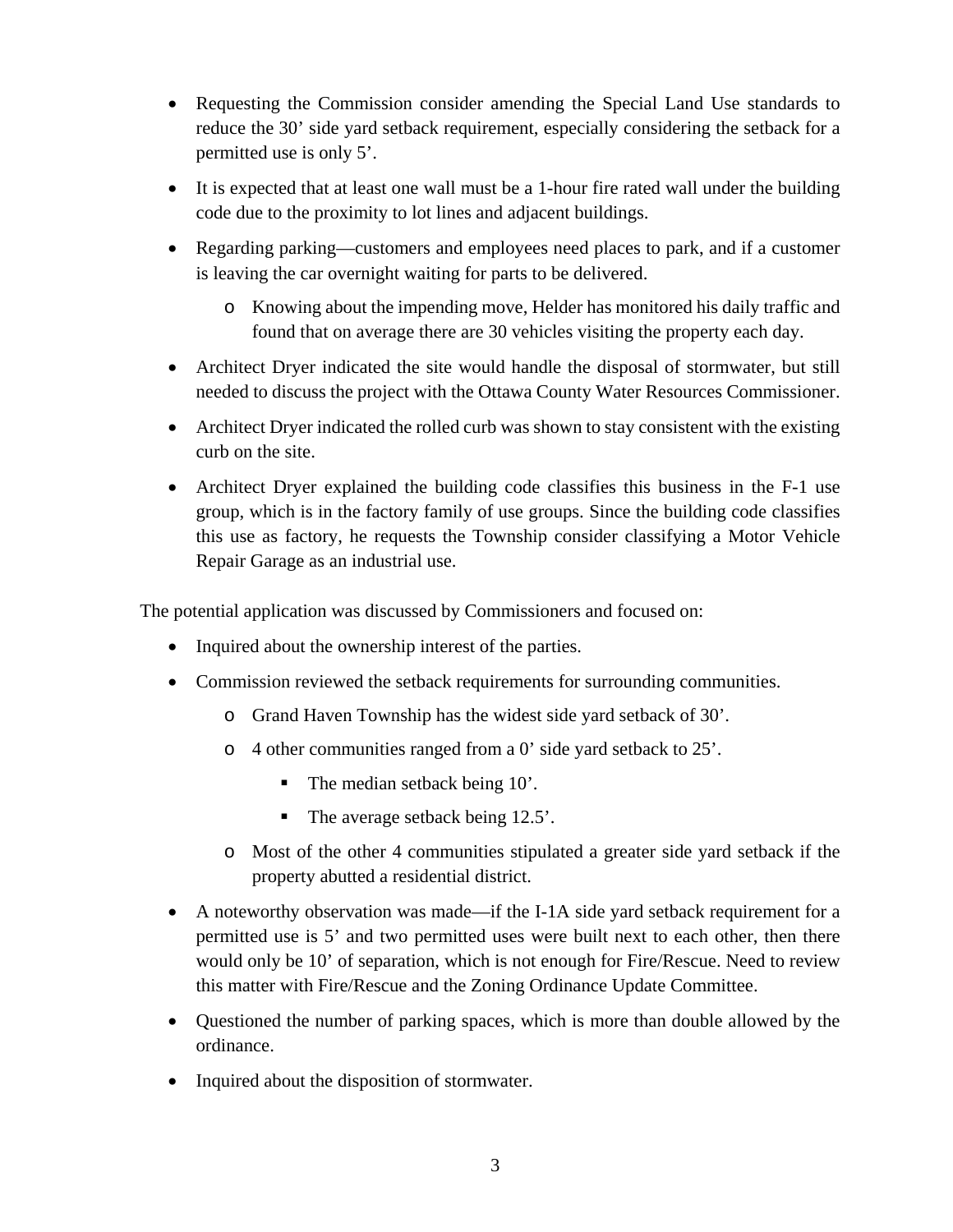- Inquired about the use of rolled curb, rather than standard curb that is required by the Special Land Use provisions.
- Noted it was difficult to see the main entry door on the drawings provided, so it was unclear how far a disabled person may have to travel to enter the building. Particularly when a 6' sidewalk would likely be encumbered 1'-2' by the bumper of cars parking in front of the buildings sidewalk. Requested the applicant take that into consideration.
- Regarding a possible text amendment to reduce the Special Land Use side yard setback requirement for Motor Vehicle Repair Garage—the Commission was unanimous that a 5' setback was not enough and 30' was too much. A setback of 10' seems to align well with the neighboring communities.

The Commission directed Fedewa to draft a Zoning Text Amendment Ordinance to review at the next meeting, where discussions will continue, and the Commission will determine if a public hearing should be scheduled to pursue the text amendment.

### B. 2018 Budget Proposals

Fedewa provided an overview through a memorandum dated October 13<sup>th</sup>.

The discussion by the Commission focused on:

- Request the Board authorize an update of the Private Road and Driveway Ordinance.
- Identify grant-funding opportunities to plant trees in areas the Resilient Master Plan deemed to have vulnerable populations that would benefit from additional tree canopy when there is a high heat index.
- Consider a traffic/corridor study of Lincoln Street to understand the impact, and influence, that the M-231 Bypass is having on the Township.
- With the need to expand commercial and industrial land perhaps the Township could consider design charrettes to help the community visualize how that could impact the Township.

## IX. REPORTS

- A. Attorney Report
	- $\triangleright$  Thanked the Township, and Planning Commission, for continuing to use his legal services after his transition to the Dickinson-Wright firm.
- B. Staff Report
	- The next Zoning Ordinance Update Committee meeting is scheduled for Thursday, November  $2<sup>nd</sup>$  @ 6pm in the Main Conference Room.
	- $\triangleright$  Gave an in depth review of the issues concerning the Schultz Landscaping site.